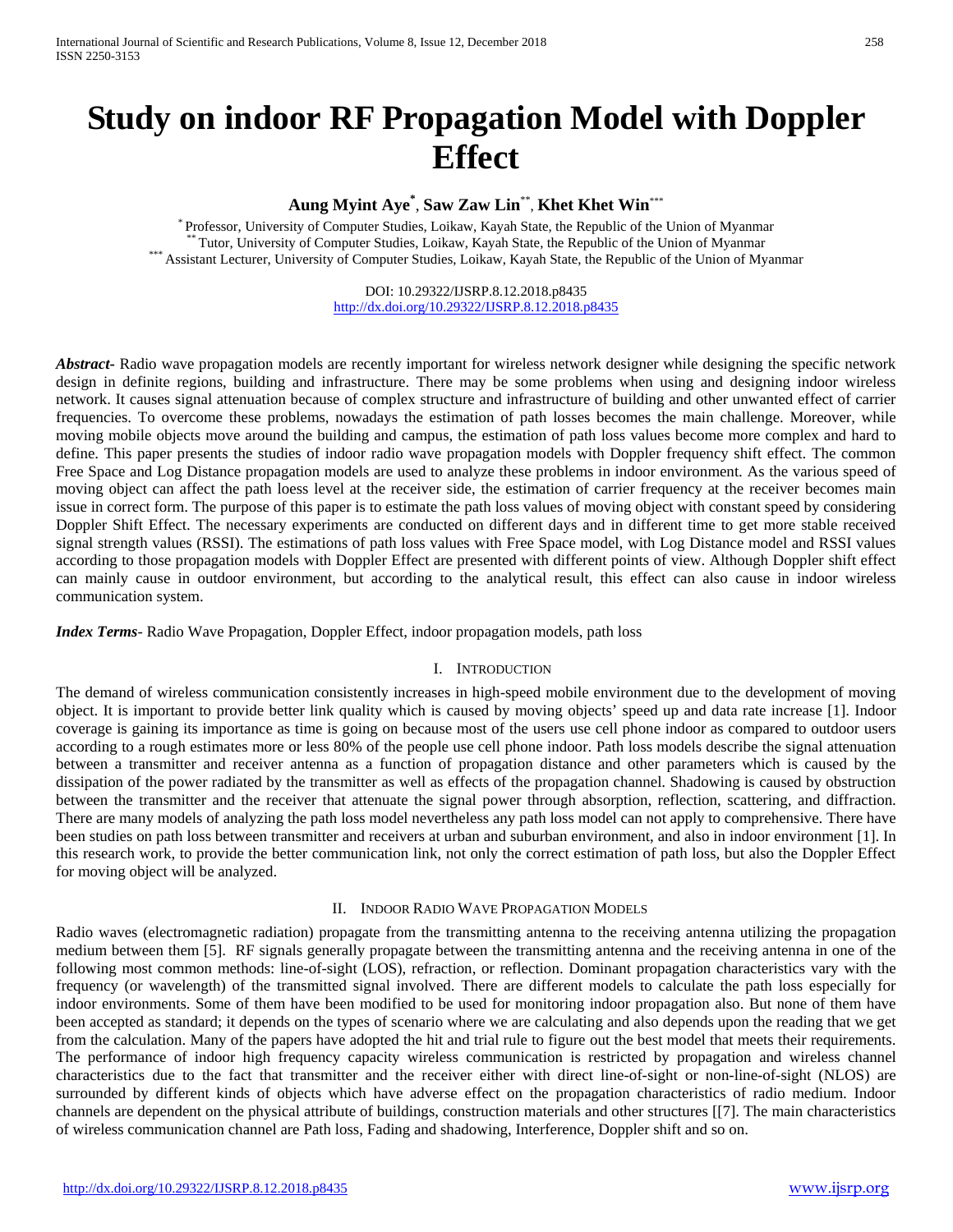In this study, the path loss and Doppler shift effect are studied and analyzed. Path loss is an electromagnetic wave that propagates through the space between the transmitting antenna and the receiving antenna in communication system. This brings about undesirable dwindling of radio signals due to effects of wireless channel characteristics. These effects are influenced by the condition of the environment, frequency of operation, distance between the transmitter and receiver [[7].

## *(A) Free Space Path Loss Propagation Model*

Path loss can be expressed as the ratio of power of transmitted signal to the power of the same signal received by the receiver on a given path. It is a function of the propagation distance. Estimation of path loss is very important for designing and deploying wireless communication networks. Path loss between transmitter and receiver plays a vital role when we are doing link budget calculation [6]. The free space propagation model is the simplest path loss model in which there is a direct-path signal between the transmitter and the receiver with no atmosphere attenuation or multipath components. Assuming that the total transmits power at the source is Pt, whose gain in a particular direction is  $G_t$ , the radiated power density  $\rho$  at given distance d will be given by

$$
\rho = \frac{P t G t}{4 \pi d^2} \cdot \frac{W a t t}{m^2} \tag{1}
$$

If the receive antenna is located at a distance *d* and gain is *Gr* and the effective area is *A*

$$
A = G_t \frac{\lambda}{4\pi} \tag{2}
$$

The received power Pr at the terminal of the receive antenna is given as

$$
P_r = \rho A = P_t G_t G_r \left(\frac{\lambda}{4\pi d}\right)^2 \tag{3}
$$

Therefore Free Space path loss  $L<sub>P</sub>$  is given by the ratio of the received power to transmit power

$$
L_p = \frac{P_r}{P_t G_r G_r} \tag{4}
$$

By combining equation 3 and 4, it becomes

$$
L_p = \left(\frac{\lambda}{4\pi d}\right)^2
$$

In decibel,  $L_p$  becomes

$$
L_{p(dB)} = 32.45 + 2 - \log(f) + 20\log(d)
$$
\n<sup>(5)</sup>

Where frequency (f) is measured in MHz and distance (d) is measured in km [[7].

# *(B) Log-Distance Path Loss Propagation Model*

In both outdoor and indoor environments, the average large scale path loss for a random transmitter to receiver separation is expressed as a function of distance by the use of path loss exponent *n*. The value of *n* depends on the accurate propagation environment. However, reducing the value of *n* lowers the signal loss, ranging from 1.2 to 8 [[7]. The average path loss *PL(d)* for transmitter and receiver separated at distance *d* is given as

$$
PL(d) \propto \left(\frac{d}{d_0}\right)^n \tag{6}
$$

$$
PL(dB) = PL(d_0) + 10n \log \left(\frac{d}{d_0}\right) \tag{7}
$$

Path loss exponent *n* indicates the rate at which path loss increases with distance *d* while the close reference distance *do* is determined from taking measurement which close to the transmitter.  $PL(d<sub>o</sub>)$  is calculated by using the free space path loss equation mentioned above. In this work, the path loss exponent *n* value of 4 is used to implement.

### *(c) Doppler Shift Effect*

Doppler shift occurs when the transmitter of a signal is moving in relation to the receiver. The relative movement shifts the frequency of the signal, making it different at the receiver than at the transmitter. The waves travel at a speed *v* and are emitted at a frequency *ƒ* (cycles/seconds). In this case, the emitter has moved a distance of *d* towards the receiver between the emissions of two succeeding cycles. The cycles thus arrive at the observer with a frequency higher than the emission frequency. The opposite applies when the transmitter is moving away; the distance between each peak (or cycles) increases, and since the wave is moving at the same *v* speed, the perception of the observer is that the frequency has diminished. The analysis is different because electromagnetic waves do not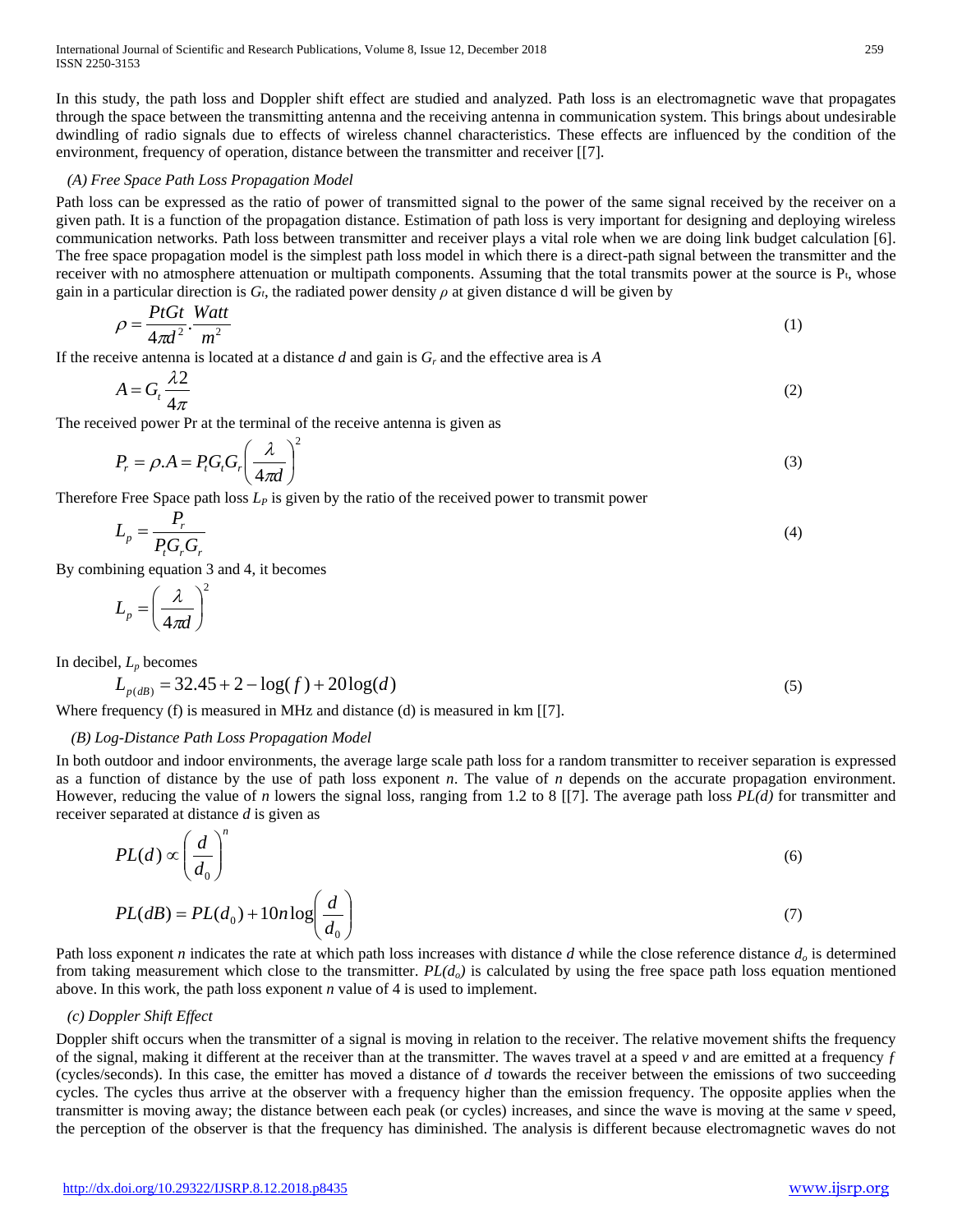propagate in a substrate and their speed does not depend on a frame of reference. However, the base concept is the same: a frequency shift is caused by the speed of the transmitter in relation to the receiver. A lot of research is going on in the field of algorithms to enable the prediction and correction of waveforms. To do the correct prediction of wireless coverage area, the basic radio wave propagation models can be used in effective ways. In this paper the error between the estimation of path losses and Tx-Rx with and without Doppler Effect is analyzed with various speeds of moving object. The following equations show the mathematical expression of Doppler Shift Effect.





where *f* is the observed frequency,  $f_0$  is the emitted frequency; *v* is the velocity of waves in the medium,  $v_s$  is the velocity of the source relative to the medium and  $v_r$  is the velocity of the receiver relative to the medium. Consider a mobile moving at a constant velocity  $v$ , along a path segment length *d* between points A and B, while it receives signals from a remote base station to source S shown in figure 1. The difference in path lengths traveled by the wave from source S to the mobile at points A and B is  $\Delta l = d \cos \theta = v \Delta t \cos \theta$ , where  $\Delta t$  is the time required for the mobile to travel from A to B, and  $\theta$  is assumed to be the same at points A and B since the source is assumed to be very far away [3]. The phase change in the received signal due to the difference in path lengths is therefore

$$
\Delta \varphi = \frac{2\pi\Delta l}{\lambda} = \frac{2\pi\nu\Delta t}{\lambda} \cos \theta \tag{9}
$$

and hence the apparent change in frequency, or Doppler shift  $(f_d)$  is

$$
fd = \frac{1}{2\pi} \cdot \frac{\Delta \varphi}{\Delta t} = \frac{v}{\lambda} \cos \theta \tag{10}
$$

#### III. EXPERIMENTAL PROCEDURES

The first part of our experiment determines the maximum distance between transmitter and receiver. To conduct all necessary experiments, the TL-WR941ND router is used as a transmitter and Laptop with widows 10 operation and 3 dBi antenna gain with installed inSSIDer software is used as a receiver. According to technical specifications, the TL-WR941ND router has a transmission power of 10 dBm and the omni-directional antennas have a 5 dBi gain. The experiments are carried out at the convocation hall of the University of Computer Studies, Loikaw, Kayah State, the Republic of the Union of Myanmar. To get the stable experimental data, the experiments are carried out in different time and on different days. Figure 2 provides the experimental region and placements of transmitter and receiver. In this experiment, the building is multistoried and with brick wall type of 36.57m x 24.38m. Figure 2 shows experimental environment for estimation model considering Doppler Shift in indoor environment. In this research work, the distance between transmitter and receiver is 15m and the measuring point between two consecutive points is 2m each. The Tx positions were chosen to obtain a line-of-sight condition for all measuring points. The transmitter is placed at the centre of X to Y path and the middle of measuring point and the straight line of transmitter placement is 15m. The carrier frequency for this experiment is 2400MHz. the heights of transmitter and receiver are 0.8m each.

In this research work, the moving mobile object with constant velocity should be actually used to analyze with the experiment. It is difficult to conduct the experiment with moving object in indoor environment. That is why, the estimation of path loss values with free space model and Log distance models are used to analyze.

The path losses value is defined as the difference between the transmitted power level and the receiver sensitivity (in dBm) needed for error free reception according to the following equation (11).

$$
PL(dB) = P_t(dBm) - P_r(dBm)
$$
\n<sup>(11)</sup>

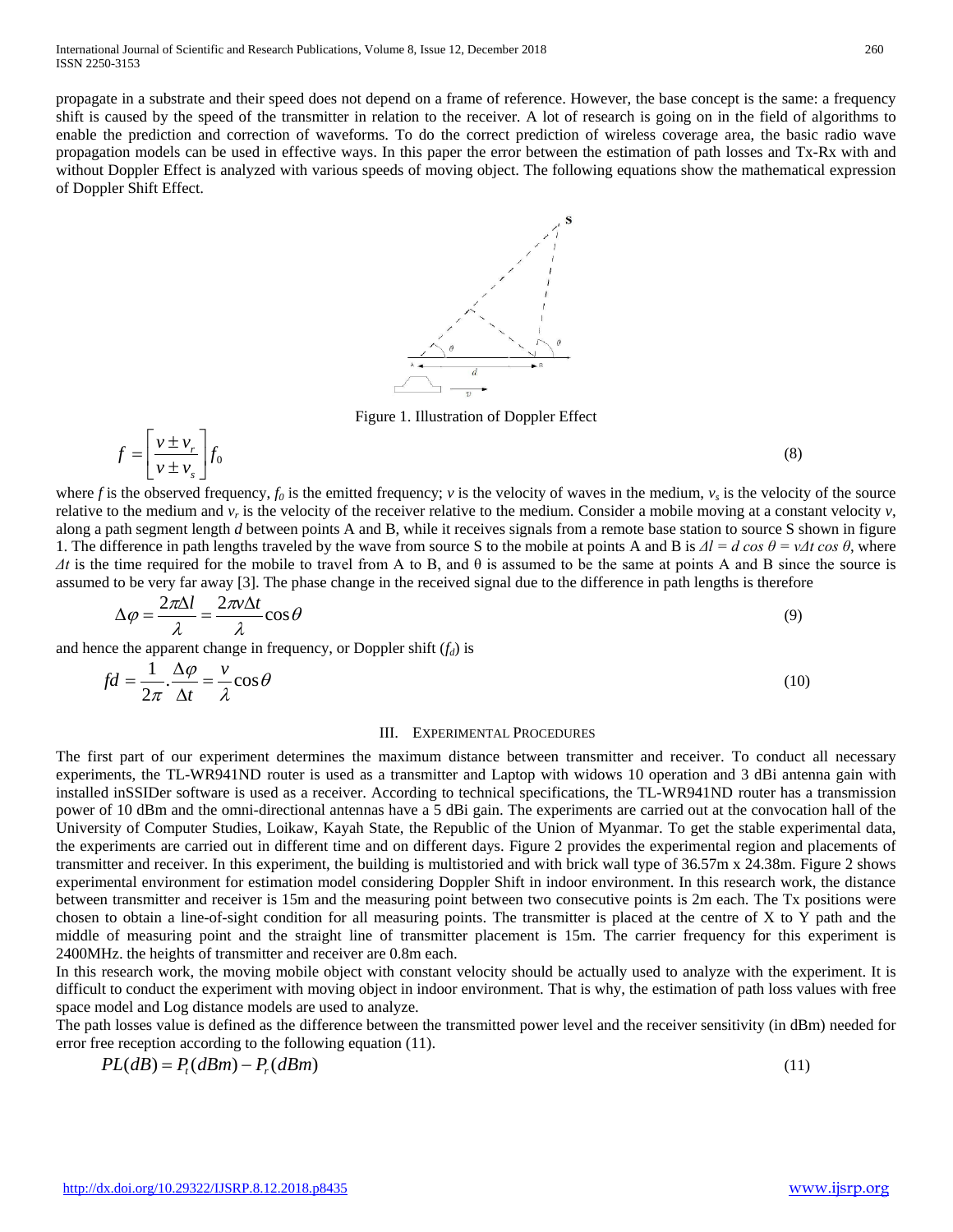

Figure 2. Measuring Points and Direction of Moving Object

While conducting the experiment, there are 14 measuring points for receiving points. In each point, the laptop is placed to get the received signal strength values until the resulting values are stable. The received signal strength (RSSI) is measured at each measuring point with zero velocity in indoor environment. After that, the estimation of path loss using free space propagation model, that of path loss using Log Distance propagation model with Doppler Effect are analyzed. The comparison results of these data are simplified with the help of Matlab programming language.



Figure 3. The Placements of Transmitter and Receiver

#### IV. ANALYTICAL AND EXPERIMENTAL RESULTS

Figure 4 and 5 provide the theoretical, experimental and analytical results of the path loss values over different distances between the transmitter and receiver. In this study, the various velocities ranges from 5 to 20 ms<sup>-1</sup> are used to evaluate. It is clear that the mentioned experiments are carried out in indoor environment; the analytical ranges of velocities should be used in those ranges. The path loss values depend on the velocity of moving object. While analyzing the path loss values with free space propagation model as shown in figure 4, it is clear that the less the speed of moving object, the less the error between the estimation with and without Doppler effect. Some fluctuations are found in some measuring points due to the condition of unwanted indoor wireless characteristics.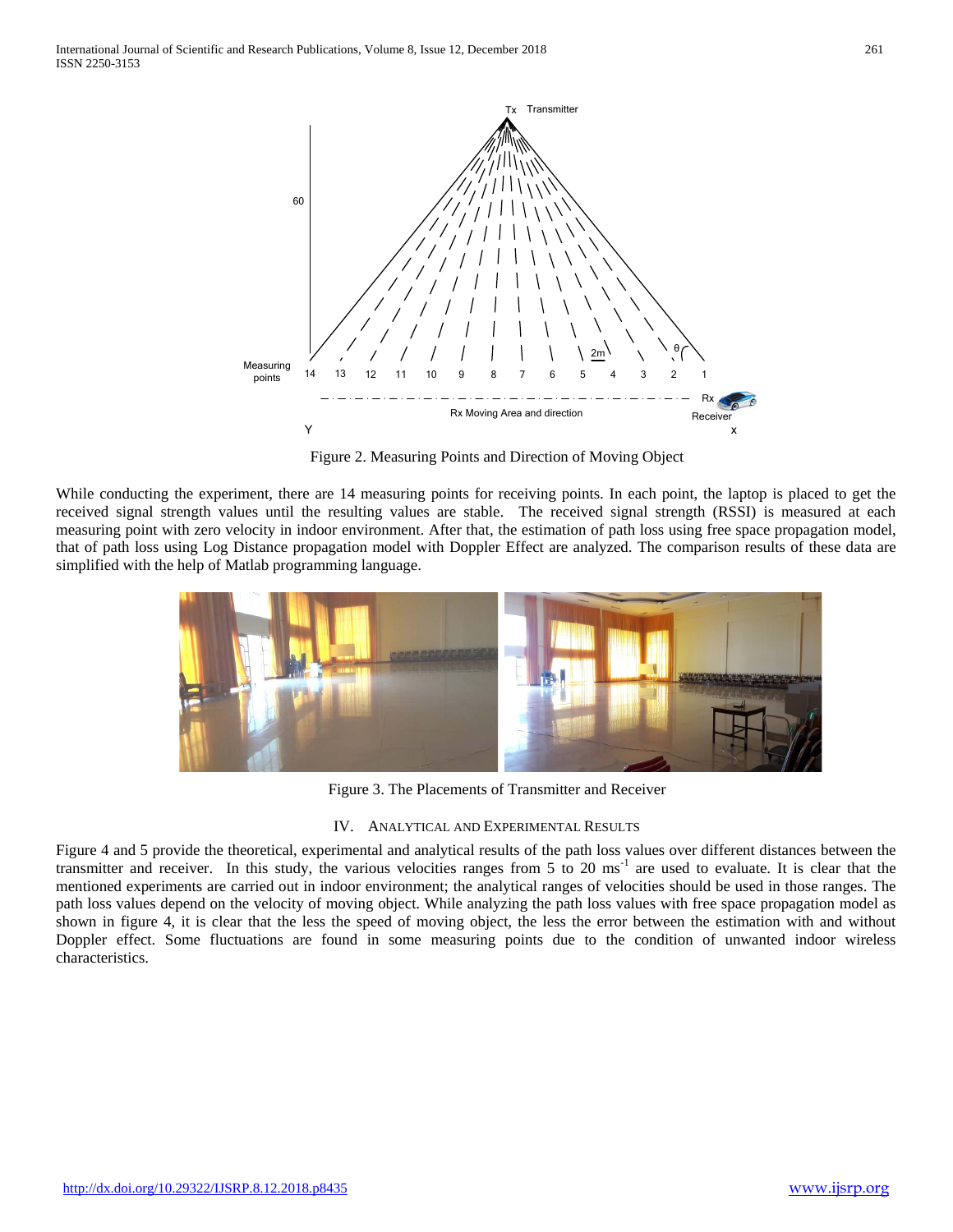

Figure 4. Analysis of Free Space Propagation Model with Doppler Effect (various mobile speed v=5, 10, 15, 20m/s)

The following figure 5 illustrates the path loss estimation of experimental region using mentioned equipments. In this case, the path loss values of log distance show a little more attenuation in such condition. This is because, the path loss exponent value of 4 is used to analyze the proposed system. While analyzing the velocity value of 20 m/s, The fluctuation of path loss values increases obviously because of depending on the path loss exponential value and indoor wireless communication characteristics. In the analytical study of velocity value of 5 m/s, the estimations of path loss value with not only free space propagation model but also log distance propagation model, show that Doppler shift effect can cause a little effect on moving object that can be handled when the network designers implement the network infrastructure.



Figure 5. Analysis of Log Distance Propagation Model with Doppler Effect (various mobile speed v=5, 10, 15, 20m/s)

#### V. DISCUSSION AND CONCLUSION

The basic theoretical background of Doppler Shift Effect on moving object is presented. In this paper, estimation of path loss values for mobile object using free space and log distance models taking into consideration of Doppler Effect with respect to the constant speed is analyzed. The indoor propagation models considering Doppler Effect by using measured data of moving object around the